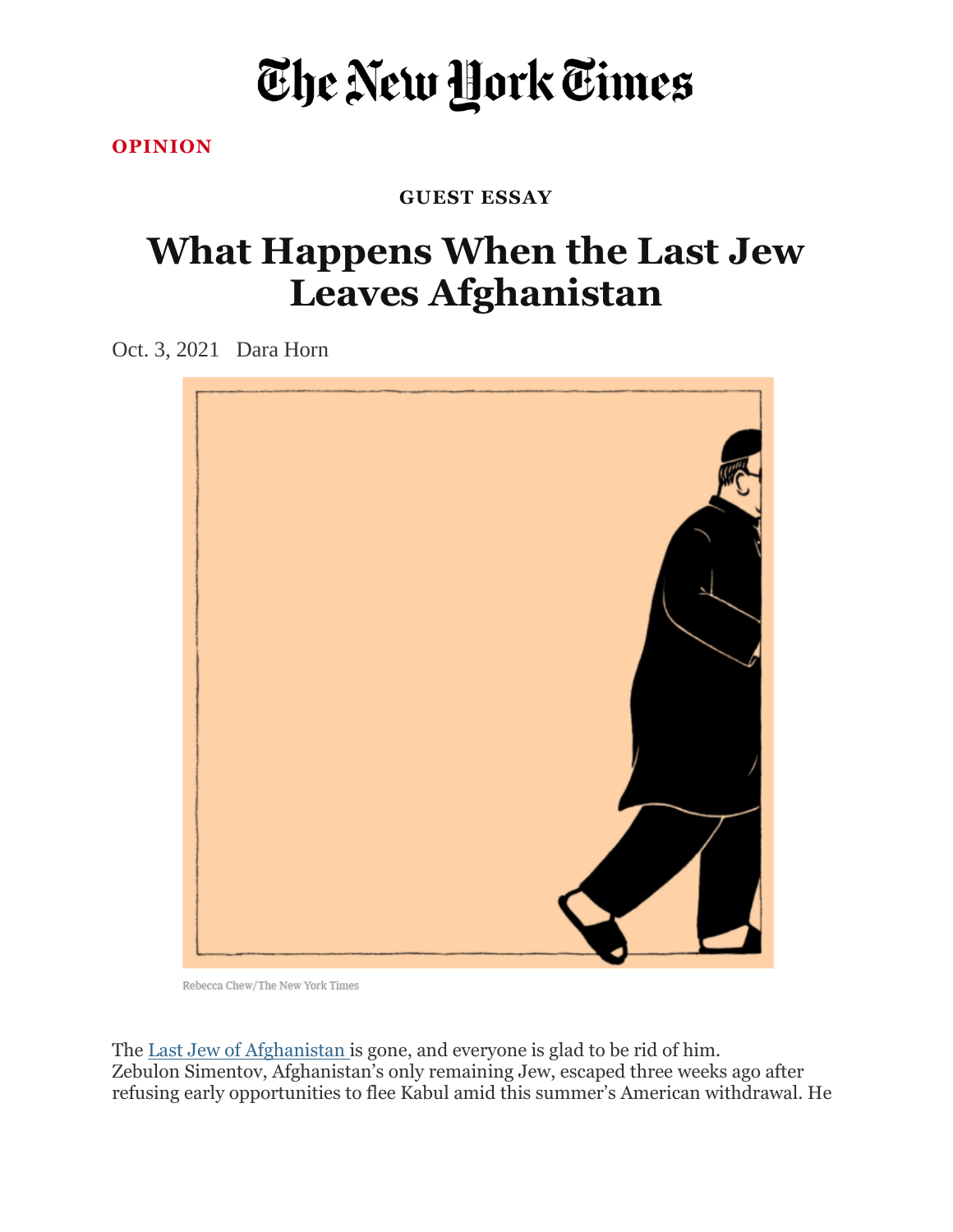initially declined to leave, he once told reporters, so as to protect the country's [last](https://www.timesofisrael.com/last-jew-in-afghanistan-will-be-safe-taliban-official-tells-israeli-news/) [synagogue](https://www.timesofisrael.com/last-jew-in-afghanistan-will-be-safe-taliban-official-tells-israeli-news/) — though it seems that he may actually have hoped to avoid his estranged wife in Israel, who had been waiting over 20 [years](https://www.timesofisrael.com/afghanistans-last-jew-still-wont-leave-the-country-or-divorce-his-wife/) for him to sign off on a religious divorce. According to The [Associated](https://apnews.com/article/middle-east-religion-israel-afghanistan-evacuations-c616b5b847da79f0cfc1de6f0f37b0b7) Press, Mr. Simentov, a "portly man fond of whiskey, who kept a pet partridge" and charged "exorbitant fees for interviews," was a headache for the Israeli-American businessman who arranged his rescue. He described his experience with the Last Jew as "two weeks of being a shrink." Mr. Simentov's wife finally received her divorce just this week.

The story of Mr. Simentov, whose name incongruously means "good omen," was primarily presented as a moment of lightness amid the horrors of the Taliban takeover. This was also true when Mr. Simentov appeared in the news in the early years of the American occupation nearly 20 years ago. Back then, he was one of Two Last Jews of Afghanistan (the other died in 2005), and the story was that the Taliban had imprisoned both of them — until their endless bickering got so annoying that the guards [kicked](https://www.jta.org/2019/10/31/global/the-last-jews-in-afghanistan-argued-so-much-the-taliban-kicked-them-out-of-prison-and-stole-their-torah) [them](https://www.jta.org/2019/10/31/global/the-last-jews-in-afghanistan-argued-so-much-the-taliban-kicked-them-out-of-prison-and-stole-their-torah) out of jail.

These stories are used as comic relief, like a Mel Brooks skit injected into the relentless thrum of bad news. But when I read about the Last Jew of Afghanistan, a country where Jewish communities thrived for well over a [thousand](https://www.anumuseum.org.il/jews-afghanistan/) years, it occurred to me that there have been many "Last Jews" stories like this, in many, many places — and that the way we tell these stories is itself part of the problem.

Dozens of countries around the world have had their Last Jews. The Libyan city of Tripoli was, astonishingly, [one-quarter](https://www.yadvashem.org/articles/general/the-jews-of-libya.html) Jewish in 1941; today the entire [country](https://www.smithsonianmag.com/history/diarna-jewish-sites-not-seen-generations-visit-from-home-180974875/) is Jew[free.](https://www.smithsonianmag.com/history/diarna-jewish-sites-not-seen-generations-visit-from-home-180974875/) After the fall of Muammar el-Qaddafi, who banished the country's lingering Jews during his reign, a lone Libyan Jew came back to Tripoli and took down a concrete wall sealing the city's one remaining synagogue. But he was soon forced to flee, [having](https://www.theguardian.com/world/2011/oct/04/libyan-jew-blocked-tripoli-synagogue) been [warned](https://www.theguardian.com/world/2011/oct/04/libyan-jew-blocked-tripoli-synagogue) that an antisemitic mob was coming for his head.

Chrystie [Sherman,](http://www.chrystiesherman.com/) a photographer for Diarna, an online [museum](http://www.diarna.org/) of Jewish sites in the Islamic world, [once](https://www.smithsonianmag.com/history/diarna-jewish-sites-not-seen-generations-visit-from-home-180974875/) told me how she tracked down the last Jewish business owner in Syria, a millenniums-old Jewish community that once numbered in the tens of thousands. In 2009, he took her to a magnificent 500-year-old synagogue. The structure didn't survive Syria's civil war. At another synagogue, she had to lie to government agents about why she was there; admitting that she was [documenting](https://podcasts.apple.com/il/podcast/time-traveling-jews/id1582119175?i=1000537187787) Jewish [history](https://podcasts.apple.com/il/podcast/time-traveling-jews/id1582119175?i=1000537187787) was too dangerous.

In my travels, I've also seen what happens in such places decades after the Last Jews have vanished. Often, thousands of years of history are completely erased, remembered only by the descendants of the dead. Sometimes, something even creepier happens: People tell stories about Jews that make them feel better about themselves, patting themselves on the back for their current love for Jews long gone. The self-righteous memory-keeping is so much easier without insufferable living Jews getting in the way.

Places around the world now largely devoid of Jews have come to think fondly of the dead Jews who once shared their streets, and an entire industry has emerged to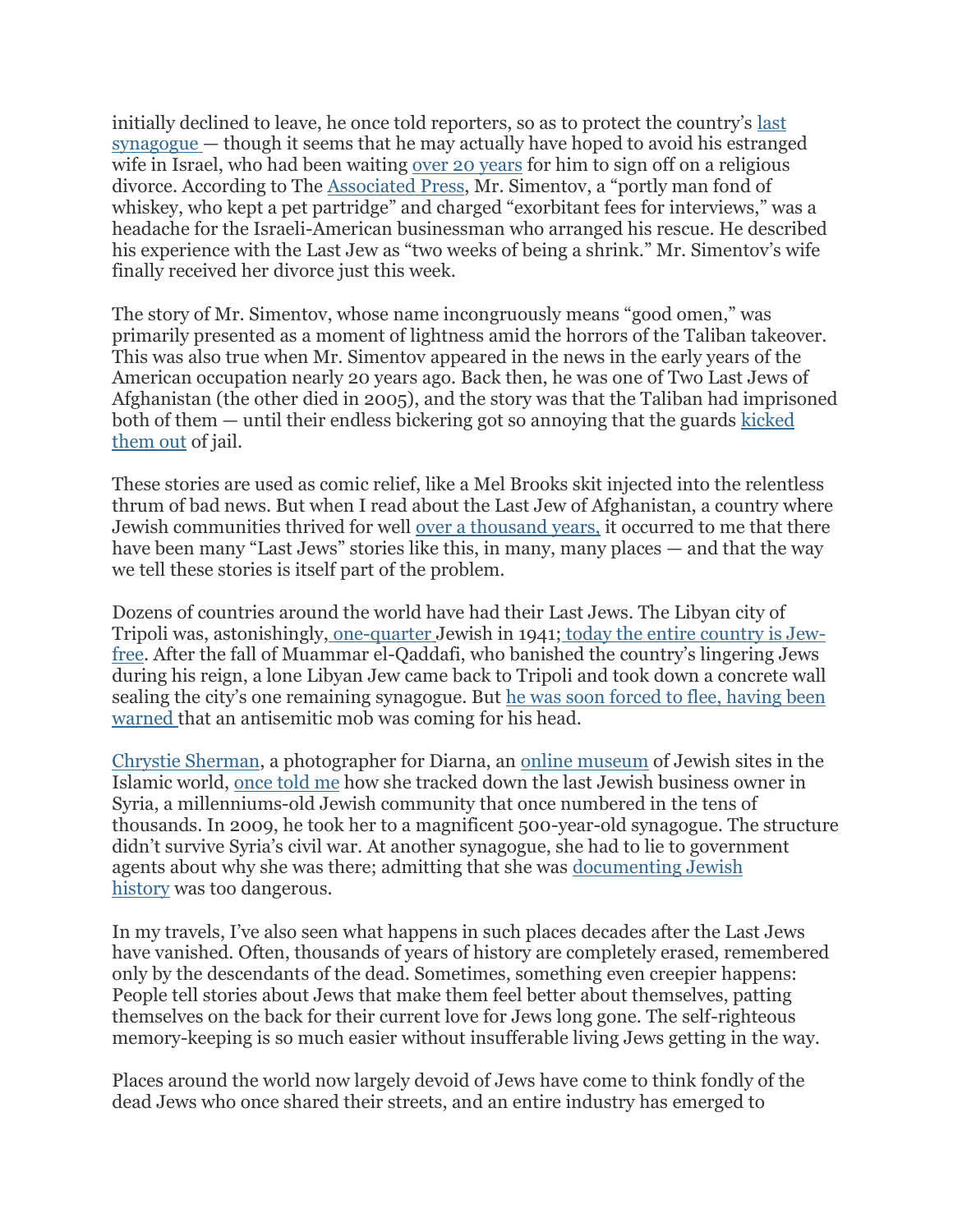encourage tourism to these now historical sites. The locals in such places rarely minded when living Jews were either massacred or driven out.

But now they pine for the dead Jews, lovingly restoring their synagogues and cemeteries — sometimes while also pining for live Jewish tourists and their magic Jewish money. Egypt's huge Jewish community predated Islam by at least six centuries; now that only a handful of Jews remain, the government has poured funding into restoring synagogues for tourists.

I have visited, and written about, many such "heritage sites" over the years, in countries ranging from Spain to China. Some are maintained by sincere and learned people, with deep research and profound courage. I wish that were the norm. More often, they are like Epcot pavilions, selling bagels and bobbleheads, sometimes hardly even mentioning why this synagogue is now a museum or a concert hall. Many Jewish travelers to such sites feel a discomfort they can barely name.

I've felt it too, every time. I've walked through places where Jews lived for hundreds or even thousands of years, people who share so many of the foundations of my own life the language and books I cherish, the ideas that nourish me, the rhythms of my weeks and years — and I have felt the silence close in.

I don't mean the dead Jews' silence, but my own. I know how I am supposed to feel: solemn, calmly contemplative, and perhaps also grateful to whoever so kindly restored this synagogue or renamed this street. I stifle my disquiet, telling myself it is merely sorrow, burying it so deep that I no longer recognize what it really is: rage.

That rage is real, and we ignore it at our peril. It's apparently in poor taste to point out why people like Mr. Simentov wind up as "Last Jews" to begin with: People decided they no longer wanted to live with those who weren't exactly like themselves. Nostalgic stories about Last Jews mask a much larger and darker reality about societies that were once ethnic and religious mosaics, but are now home to almost no one but Arab Muslims, Lithuanian Catholics or Han Chinese. It costs little to wax nostalgic about departed Jews when one lives in a place where diversity, rather than being a living human challenge, is a fairy tale from the past. There is only one way to be.

What does it mean for a society to rid itself of other points of view? To reject those with different perspectives, different histories, different ways of being in the world? The example of Jewish history, of the many Last Jews in places around the globe, holds up a dark mirror to those of us living in much freer societies. The cynical use of bygone Jews to "inspire" us can verge on the absurd, but that absurdity isn't so far-off from our own lip service to diversity, where those who differ from us are wonderful, so long as they see things our way.

On paper, American diversity is impressive. But in reality, we often live siloed lives. How do we really treat those who aren't just like us? The disgust is palpable, as anyone knows